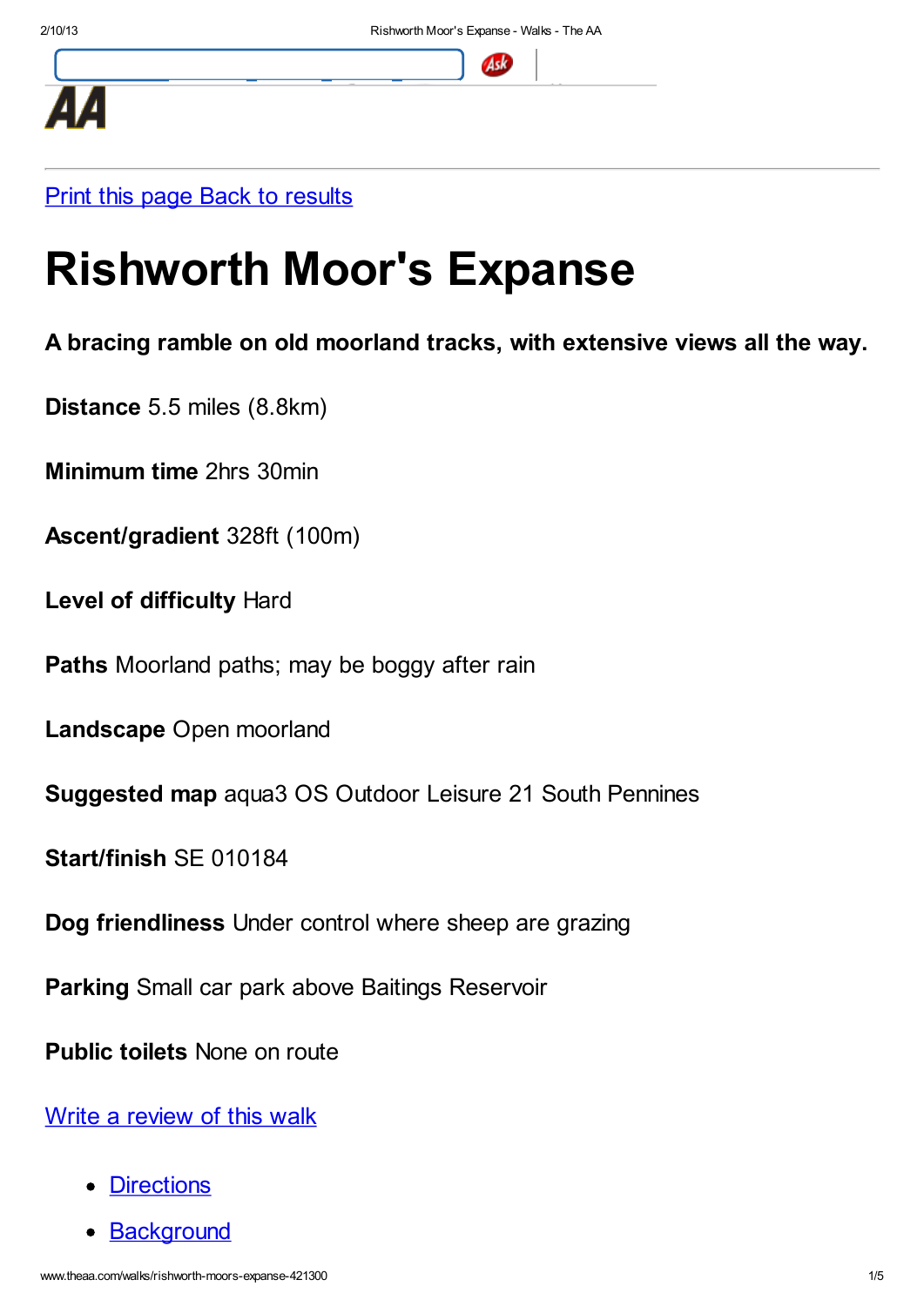**[Information](http://www.theaa.com/walks/rishworth-moors-expanse-421300#information)** 



© The Automobile Association 2008. © Crown Copyright Licence number 100021153

1 From the car park, walk left down the road. 50yds (46m) after crossing the beck, take a gate in the wall on your right (signposted to Booth Wood Reservoir).

2 Follow a tumbledown wall uphill towards the left-hand side of Blackwood Farm. Walk between the farmhouse and an outbuilding, to a gate at the top of the farmyard. Walk up the next field to a stile and continue steeply uphill, following the wall to your right. Look for views of the Ryburn Valley, as you crest the hill and arrive at a ladder stile, next to a gate in the wall.

3 From here you strike off to the right, across rough moorland; the path is distinct but narrow. Keep straight ahead at a yellow-topped post (you will see others on your route). Walk roughly parallel to the M62, heading just to the right of a tall mast on the far side of the motorway. At the next waymarker stick, bear slightly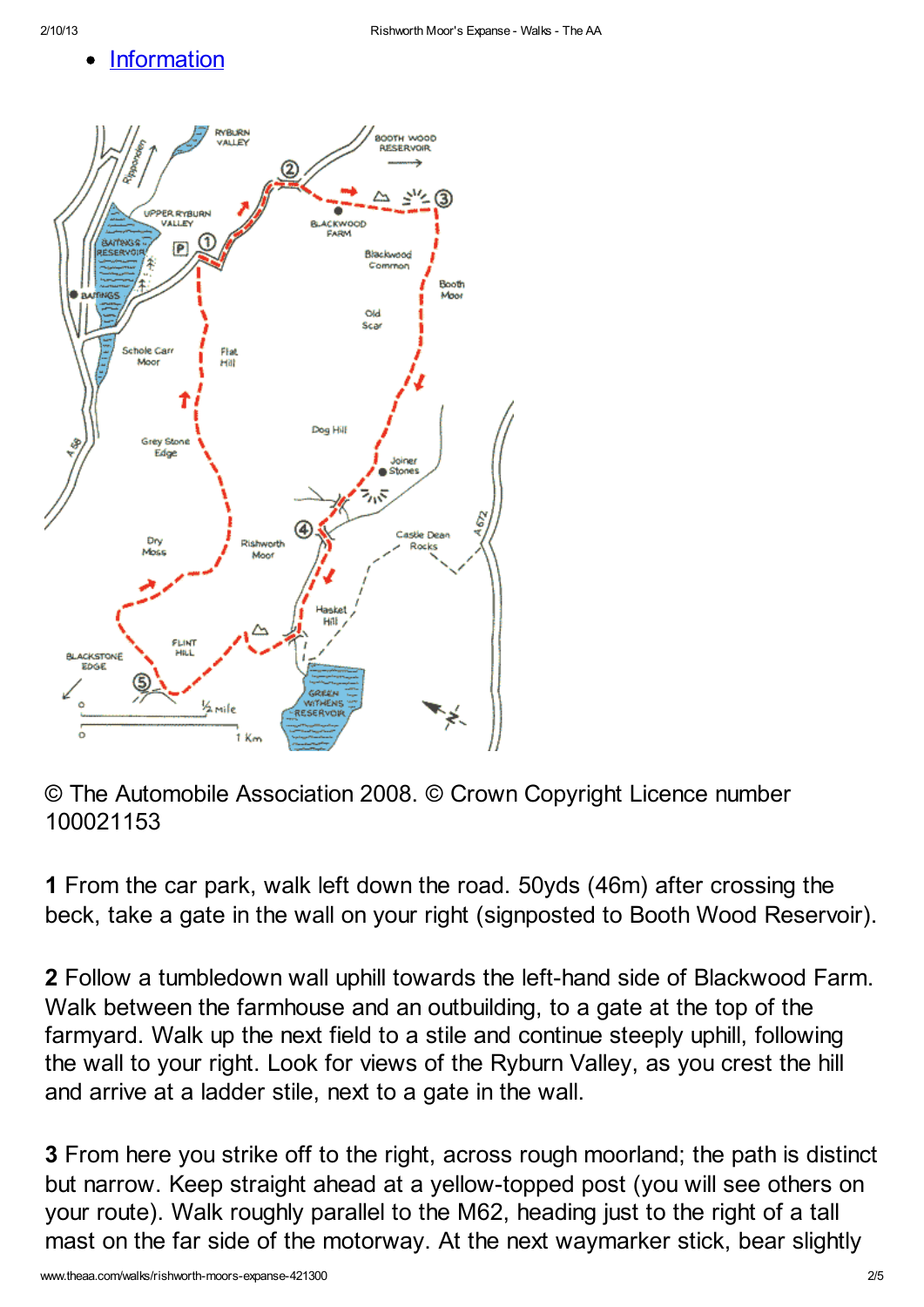right, on a less obvious path. As you start to walk downhill you have good views down to Green Withens Reservoir ahead. Descend to cross a side-beck on a little plank bridge, to meet the reservoir drainage channel.

4 Take a bridge over the channel and walk right, following this watercourse towards the reservoir. About 300yds (274m) before the reservoir embankment, take a bridge back over the channel (waymarked 'Blackstone Edge and Baitings'). Bear slightly left to follow a path uphill - soon quite steeply - before it levels out and bears left around Flint Hill. The view behind you recedes; ahead is the Upper Ryburn Valley. Descend to a water channel on your left and a fork of paths.

5 Go right here (a sign indicates Baitings Reservoir), continuing to skirt the hill on a good, level path. Keep left, where the path forks, to begin a gradual descent towards Baitings Reservoir. When you come to a wall corner, keep straight ahead, following the wall on your left. Soon you are on a walled track, passing through two gates and finally emerging at the little car park above the reservoir.

The first part of this exhilarating moorland walk is called Blackstone Edge Road and was much used by quarrymen. The moorland is peaty, and the path may be boggy in places, so this walk is best tackled during a dry spell, when there is good visibility (both for ease of route-finding and to enjoy the views). The views are extensive. On the outward section of the walk, you can look down on the cars streaming along the M62, making easy work of traversing the Pennine watershed. You will see that the east- and west-bound carriageways divide around a solitary farm. The farmer's protests about the motorway being built and this surreal diversion - were much in the news when the road was being constructed.

As you stride out across Rishworth Moor, probably sighting few other walkers, you can pity the motorists in their little metal boxes. Or, if the weather is turning nasty, you may feel a twinge of envy instead. On the second half of the walk you get excellent views of the Ryburn Valley and beyond, including Blackstone Edge, Pendle Hill and distant windfarms.

The South Pennine hills, straddling the Yorkshire/Lancashire boundary and watershed, have long been a great obstacle to travel. A fascinating paved road climbs steeply up Blackstone Edge; opinions are divided as to whether it is Roman or a medieval packhorse track. But no one was in any doubt that this was difficult terrain. The redoubtable traveller, Celia Fiennes, coming this way in 1698, described this route as '...a dismal high precipice, steep in ascent'. Daniel Defoe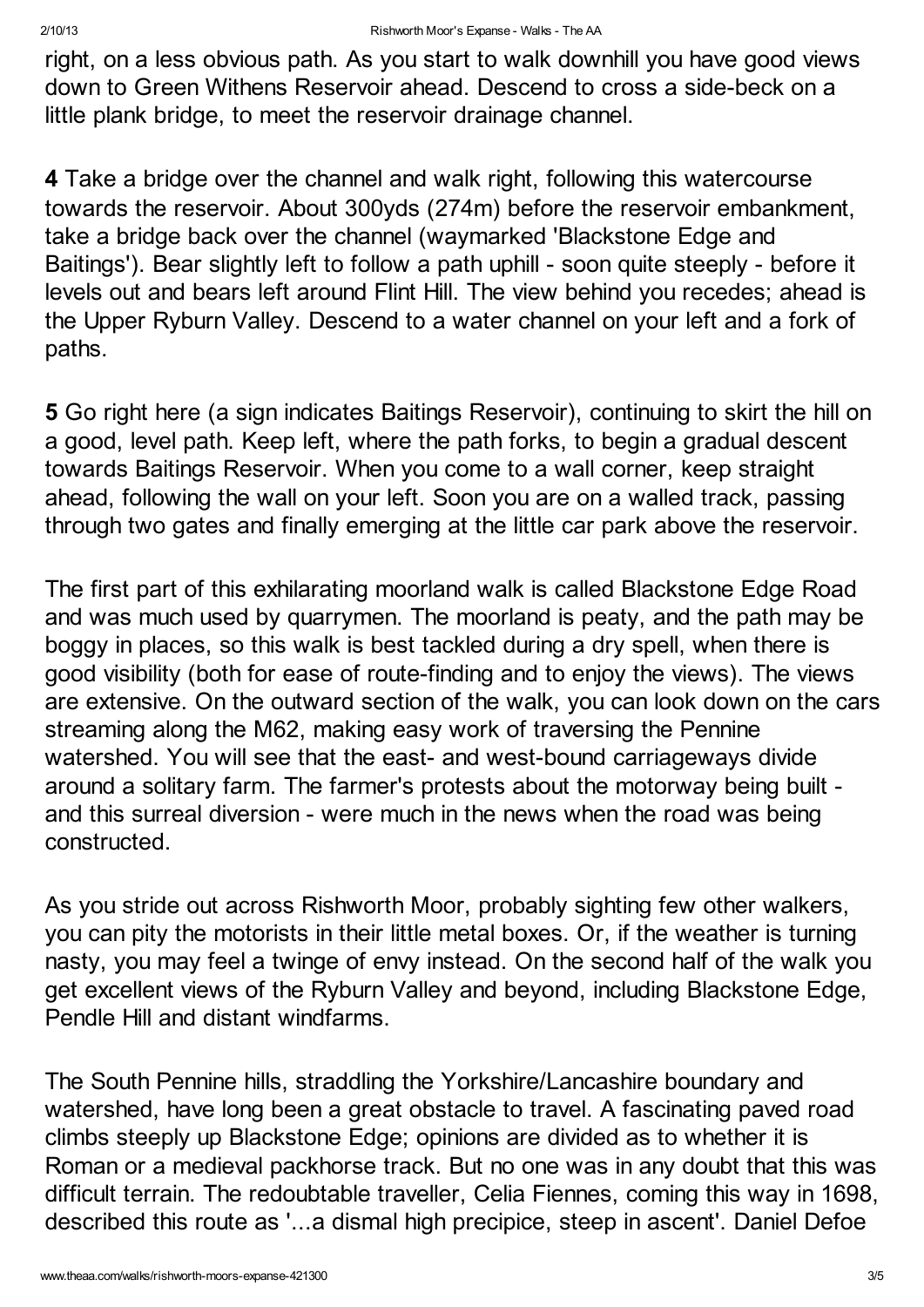came the same way in August 1724, during a blizzard that was unseasonal even for the Pennines.

A succession of turnpike roads were built in the 18th and early 19th centuries, which offered increasingly comfortable gradients. Yet it was as recently as the 1970s, with the building of the M62 motorway, that trans-Pennine travel finally became routine. Surveyors did some of their initial work using ponies: the easiest mode of transport in this bleak and inhospitable landscape. As drivers now cruise effortlessly across the empty moors, it's easy to forget just what a feat of engineering it was to build 'the motorway in the clouds'. At an altitude of 1,220ft (370m), the M62 is the highest motorway in the country, and this Pennine section offers some dramatic features. Scammonden Bridge, arching across a deep cutting, is the largest single-span bridge in Europe. Scammonden Reservoir was created by damming the Deanhead Valley, flooding a dozen farms in the process. The reservoir's huge dam, which also carries the motorway, is the largest earthfilled dam in Europe. It took five years to build the dam, and a further two years to fill with water. It may be easier to travel across the Pennines these days, but nature has a way of reminding us not to take things for granted. When it was opened, the M62 was called, somewhat optimistically, 'the motorway that never closes'. In fact, the weather up here is notoriously unpredictable, and few years pass without the traffic seizing up in winter's icy grip.

#### Where to eat and drink

Take the opportunity to visit one of the oldest (14th-century) and most delightful pubs in West Yorkshire. You could drive through Ripponden without seeing it, because the Old Bridge Inn is tucked out of sight off the main A58 road. You'll find it near the church, on a cobbled lane, just beyond an old packhorse bridge. Real ale, picturesque surroundings and excellent food make the pub rather special.

#### While you're there

The Ryburn Valley branches off from the Calder at Sowerby Bridge. Ripponden is a little straggle of a town that's well worth exploring. It was an important weaving centre, known for its dark 'Navy Blue' cloth; at one time it was the sole supplier to the Royal Navy.

#### What to look for

The upland moors of the South Pennines are now officially recognised as